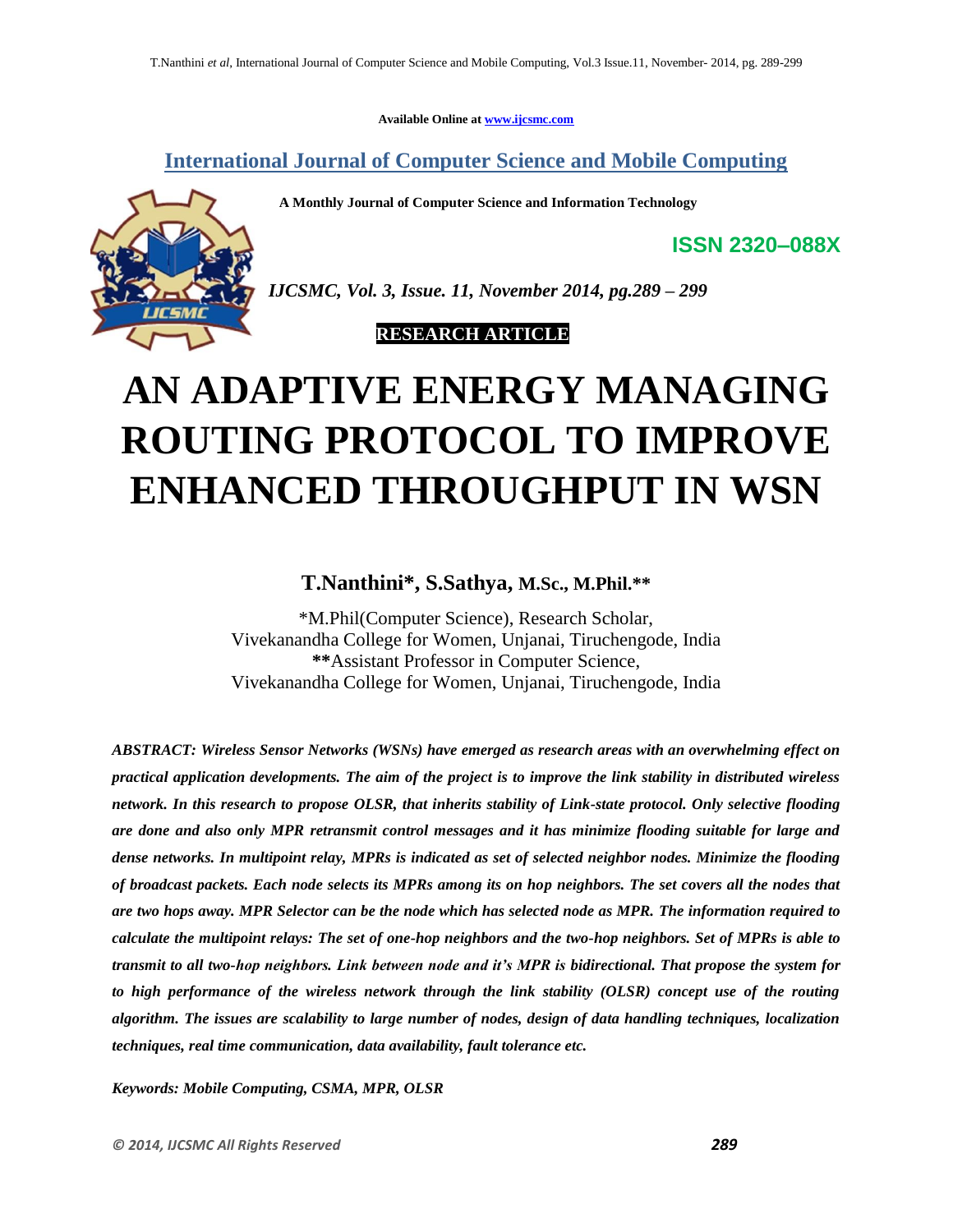## **1. INTRODUCTION**

Mobile Computing is human computer interaction by which a computer is expected to be transported during normal usage. Mobile computing involves mobile communication, mobile hardware, and mobile software. Communication issues include ad hoc and infrastructure networks as well as communication properties, protocols, data formats and concrete technologies. Hardware includes mobile devices or device components. Mobile software deals with the characteristics and requirements of mobile applications. Mobile Computing is "taking a computer and all necessary files and software out into the field". Mobile computing is any type of computing which use internet or intranet and respective communications links, as WAN, LAN, WLAN etc. Mobile computers may form a wireless personal network or a piconet.

#### **2. LITERATURE SURVEY**

L. Jiang and J. Walrand In this paper, proposed a distributed CSMA scheduling algorithm, and showed that, under the model of perfect CSMA, it is throughput-optimal in wireless networks with a general interference model. Utilized the product-form stationary distribution of CSMA networks in order to obtain the distributed algorithm and the maximal throughput .Furthermore, it combined that algorithm with end-to-end flow control to approach the optimal utility, and showed the connection with maximal backpressure scheduling. The algorithm is easy to implement, and the simulation results are encouraging. The adaptive CSMA algorithm is a modular MAC-layer protocol that can work with other algorithms in the transport layer and network layer. It also considered some practical issues when implementing the algorithm in an 802.11 setting. Since collisions occur in actual 802.11 networks, a few recent algorithms which explicitly consider collisions and can still approach throughput-optimality .Our current performance analysis of algorithm is based on a separation of time scales, i.e., the vector r is adapted slowly to allow the CSMA Markov chain to closely track the stationary distribution p(r). The simulations, however, indicate that such slow adaptations are not always necessary. In the future, to understand more about the case without time-scale separation.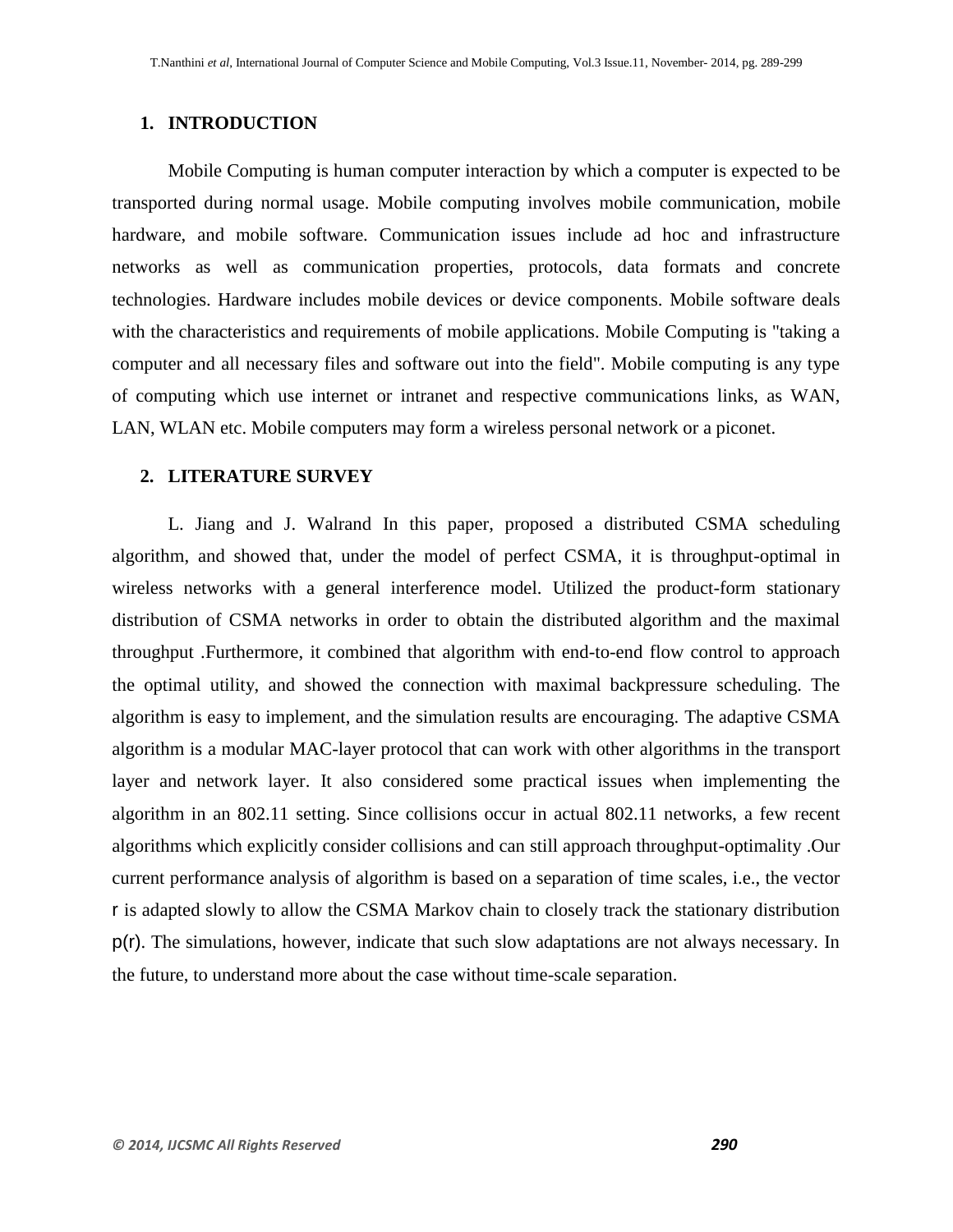### **3. METHODOLOGY**

### **3.1 Link Stability Concept**

In this research to propose a high performance of the wireless network through the link stability (OLSR) concept use of the routing algorithm .Routing algorithms calculate the best path per destination in a distance vector or link-state basis. In a distance vector protocol, optimality is computed incrementally along a path. Sensors calculate routes locally, based on their current, partial network state. They iteratively notify their neighbors of intermediate results until routing tables stabilize – if a different best path exists, they employ it. In link-state protocols, on the other hand, every sensor contributes to establish a replicated distributed database of the network topology. Then, sensors run a shortest path algorithm (e.g. Dijkstra's algorithm) over this topology database instance. Distance vector protocols appear suitable for wireless sensor networks. First, sensor systems react to environmental stimuli, thus they acquire paths on demand. Second, the in-network processing model entails an incremental packet delivery. Finally, sensors usually propagate their measurements to one aggregation point. A single distributed tree structure is sufficient to support this many-to-one traffic model. As a result of these characteristics, the trend in sensor network routing has been towards distance vector algorithms, augmented by query-driven application models. The replicated database model appeals to stationary sensor systems. By default, link-state protocols are more robust to network changes, they have sufficient state to route packets around broken links. Furthermore, sensors are usually immobile, or they move infrequently. Thus, they do not experience the thrashing of routing tables seen in mobile ad hoc networks. Management traffic is often overlooked. Management traffic is often overlooked. Sensors may also accept re-configuration commands, software updates, or complete binary images from an authority external to the network. Given one or more access points, proactive protocols can promptly address an arbitrary set of nodes for administrative tasks. The goal is to minimize transmissions by eliminating data redundancy, if present, during the collection process.

In a similar manner, location-aware protocols utilize the relationship between sensors and the physical world to propagate packets according to absolute or relative geographic coordinate systems. The two basic mechanisms of a routing protocol are neighbor discovery, to discover and maintain connectivity with peers, and flooding, to disseminate network state to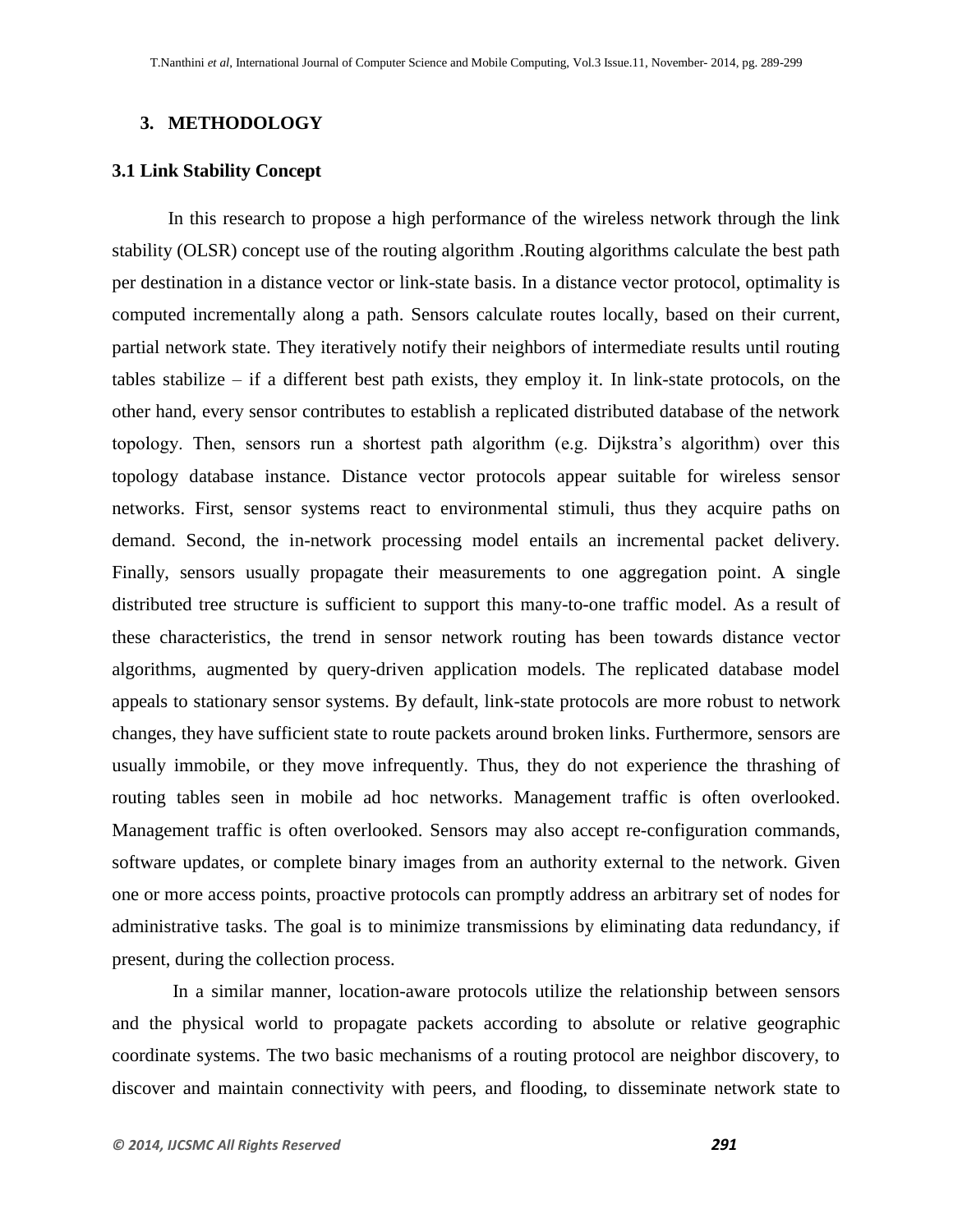distant nodes. Peer sensors exchange messages periodically to assert link liveness locally, within radio range. They flood local state to assert global knowledge of the network topology. Sensors utilize this local and global routing state to decide on best paths. The routing state traverses the network as control packets. There is a constant tension between the energy, memory, and bandwidth constraints within a sensor and the amount of routing state maintained by the protocol. The efficiency of the routing protocol is improved if more state is maintained, at the expense of increased utilization of the system resources.Each node discover all the links with its neighbor nodes. Each node periodically floods a message containing all its afferent links (Link State Message). Each node constructs a topology map of the network, in the form of a graph. Each node then independently calculates the best next hop for every other nodes in the network using a shortest-path algorithm. Each node selects own set of multipoint relays, Multipoint relays are declared in the transmitted HELLO messages.

Multipoint relay set is re-calculated when: A change in the neighborhood (neighbor is failed or add new neighbor). A change in the two-hop neighbor set. Each node also constructs its MPR Selector table with information obtained from the HELLO message. A node updates its MPR Selector set with information in the received HELLO messages. Each node selects a subset of nodes in its neighborhood, which retransmits its messages these selected nodes are named Multi Point Relays (MPRs) of that node, the selection condition is the following: each two hop neighbor node must have at least one bidirectional link toward a node inside the MPR set. So the MPR nodes must permit to reach all the two hop neighbors. A node retransmits a received message only if it's part of the MPRs set of the neighbor node that has transmitted the message. So, each node maintain a list of the nodes from which has been selected as MPR. This set is called MPR Selectors. Each node retransmits only the messages received from the nodes inside its MPR Selectors set. For Cluster Head Selection, Hybrid of residual energy (primary) and communication cost (secondary) such as node proximity, Number of rounds of iterations, Tentative CHs formed, Final CH until  $CH_{prob} = 1$ . Same or different power levels used for intra cluster communication. Assigned Cluster heads collect the recorded information from the sensor nodes and perform filtering upon raw data and forward the filtered information to the appropriate "Ingress Node".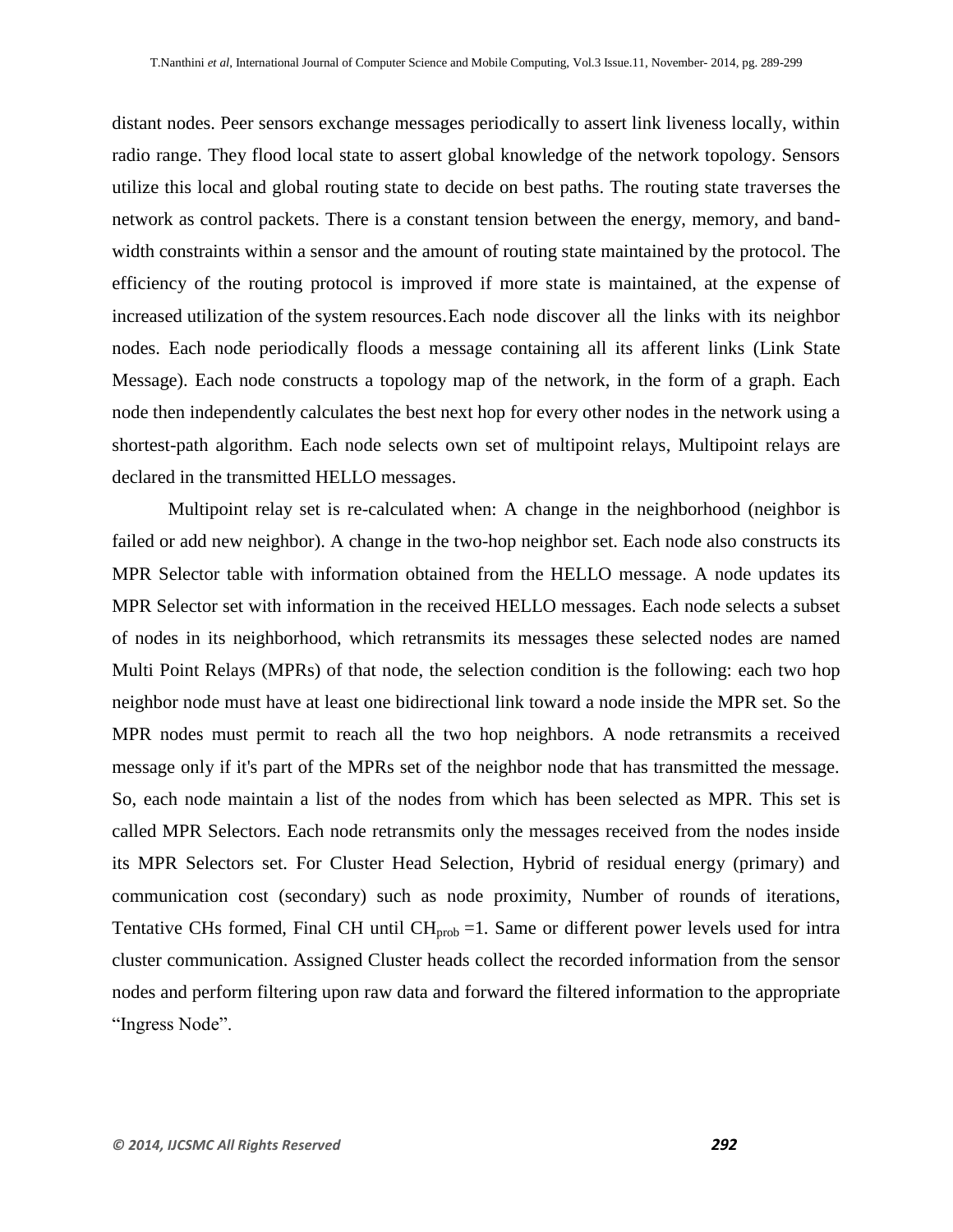Cluster Head Selection Algorithm:

$$
E\left[\sum_{i=1}^{N} C_i(t)\right] = N - k * \left(r \mod \frac{N}{k}\right)
$$

$$
\sum_{i=1}^{N} C_i(t)
$$

 $\angle l=1$ = total no. of nodes eligible to be a **cluster-head** at time *t*. This ensures energy at each node to be approx. equal after every N/k rounds. Expected no of Cluster Heads per round is,

$$
E[\#CH] = \sum_{i=1}^{N} P_i(t) * 1
$$
  
=  $\left(N - k * \left(r \mod \frac{N}{k}\right)\right) * \frac{k}{N - k * \left(r \mod \frac{N}{k}\right)}$   
=  $k$ . (5)

# **4. EXPERIMENTS AND RESULTS**

This section presents the experimental result with graphs indicating the comparison of proposed system with CSMA. It describes the evaluation of number of rounds and the number of alive node in the system.





The cost of carrier-sensing increases with respect to sleeping, the nodes need to sense the channel less frequently to minimize energy consumption per bit, so the energy-optimum rate and throughput Reduces. When compare with existing CSMA method, the proposed routing algorithm perform well.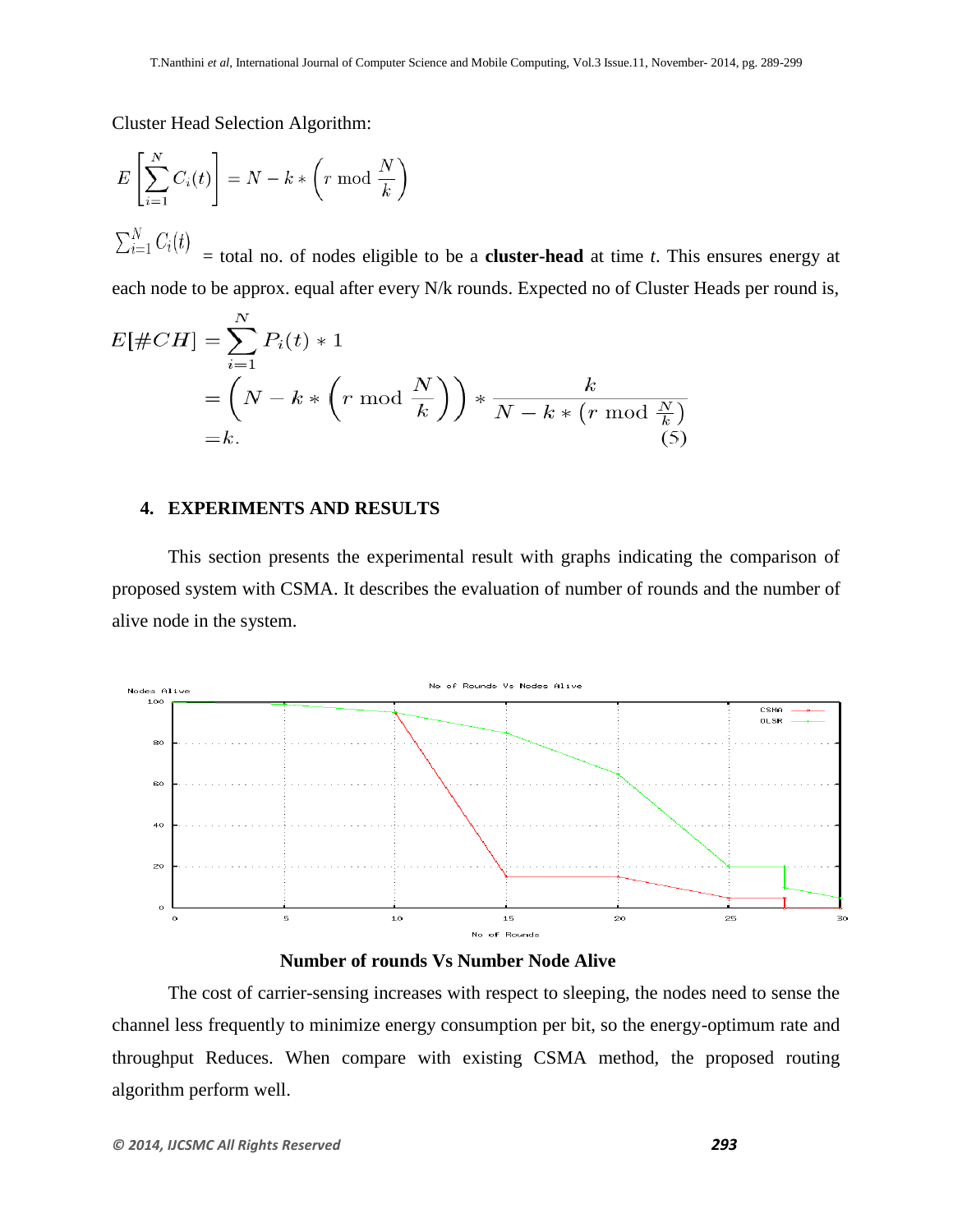This section presents the experimental result with graphs indicating the comparison of proposed system with CSMA. It describes the evaluation of weighted density and probability. The probability of proposed system in this comparison is high when compare with CSMA.





This section presents the experimental result with graphs indicating the comparison of proposed system with CSMA. It describes the evaluation of simulation time and packet drop during the process. The system work well when compared with the current models.



This section presents the experimental result with graphs indicating the comparison of proposed system with CSMA. It describes the evaluation of throughput and energy consumption.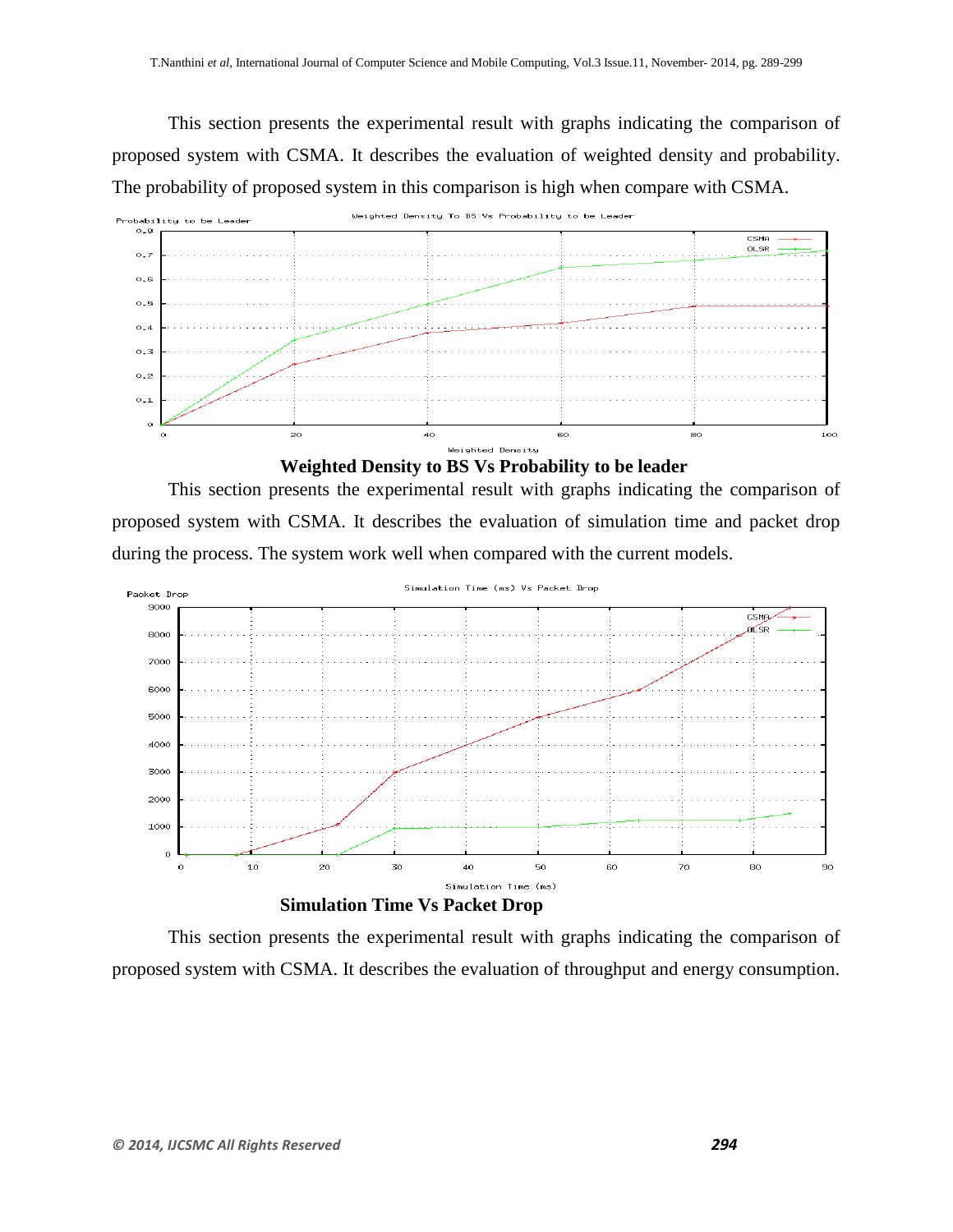It presents the total energy consumption as the total throughput in the network increases.





This section presents the experimental result with graphs indicating the comparison of proposed system with CSMA. It describes the evaluation of number of rounds and energy consumption. Energy consumption rate is high when compared with the CSMA method.





This section presents the experimental result with graphs indicating the comparison of proposed system with CSMA. It describes the evaluation of packets to Bs with the number of round and its function.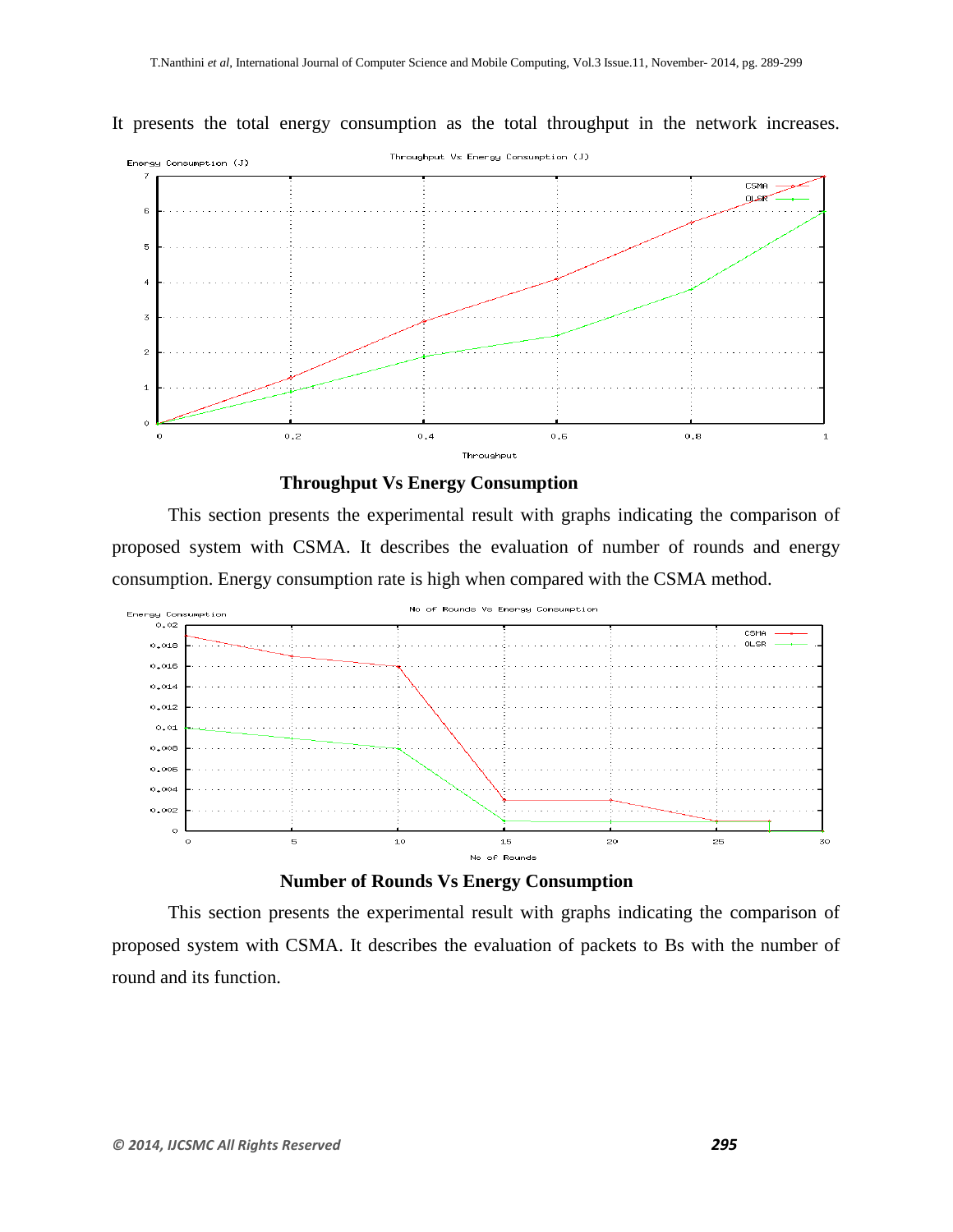



This section presents the experimental result with graphs indicating the comparison of proposed system with CSMA. It describes the evaluation of nodes with the residual energy.



This section presents the experimental result with graphs indicating the comparison of proposed system with CSMA. It describes the evaluation of simulation time with average energy. We performed simulations to compare the energy consumption of both protocols. As the simulation time increases total average energy also increases, this makes the proposed system to work better than all other current system available.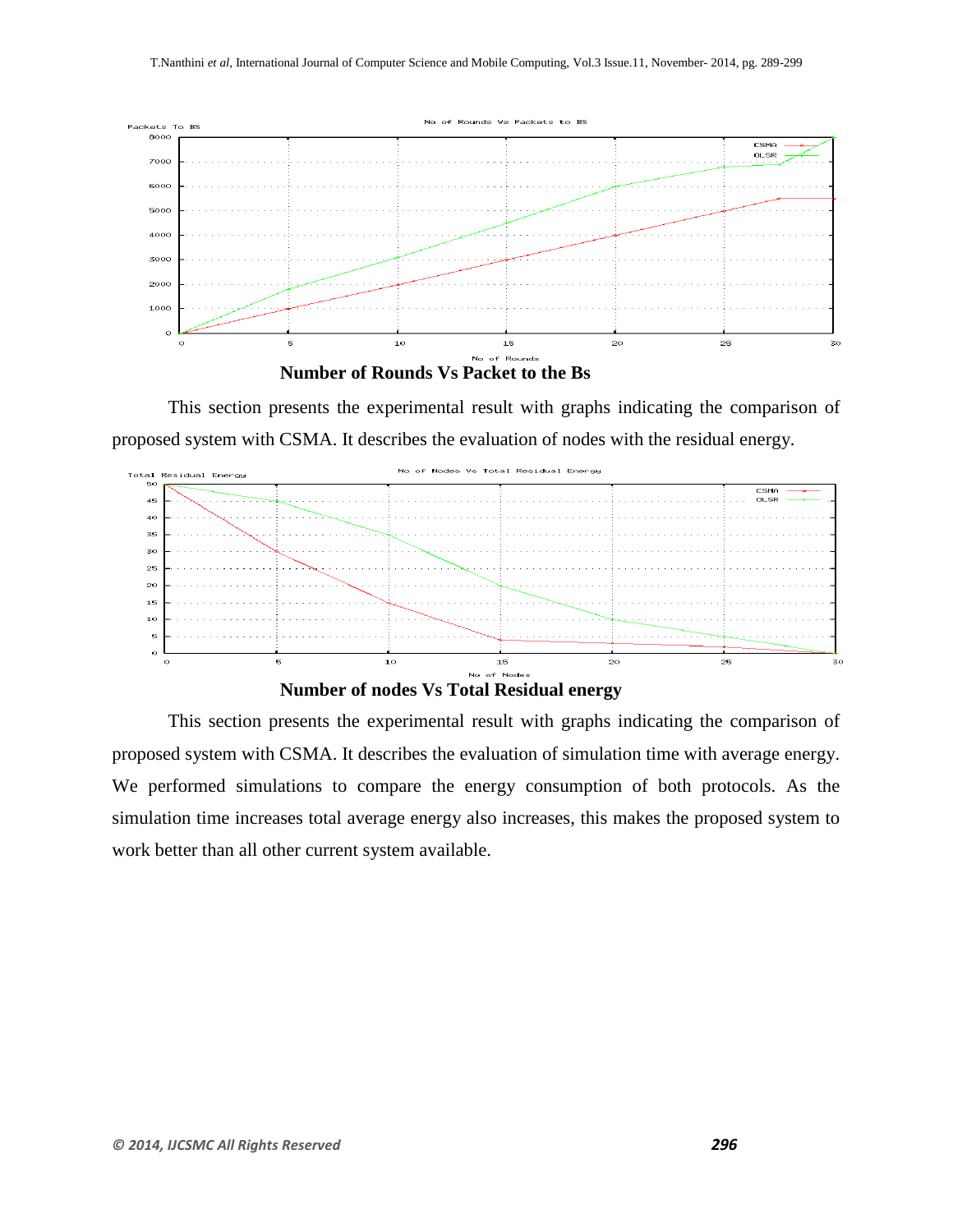

**Simulation Time Vs Total Average Energy**

This section presents the experimental result with graphs indicating the comparison of proposed system with CSMA. It describes the evaluation of simulation time with the delay.



**Simulation Time Vs Delay**

This section presents the experimental result with graphs indicating the comparison of proposed system with CSMA. It describes the evaluation of number of nodes with its average energy level. The proposed system works better saving total average energy.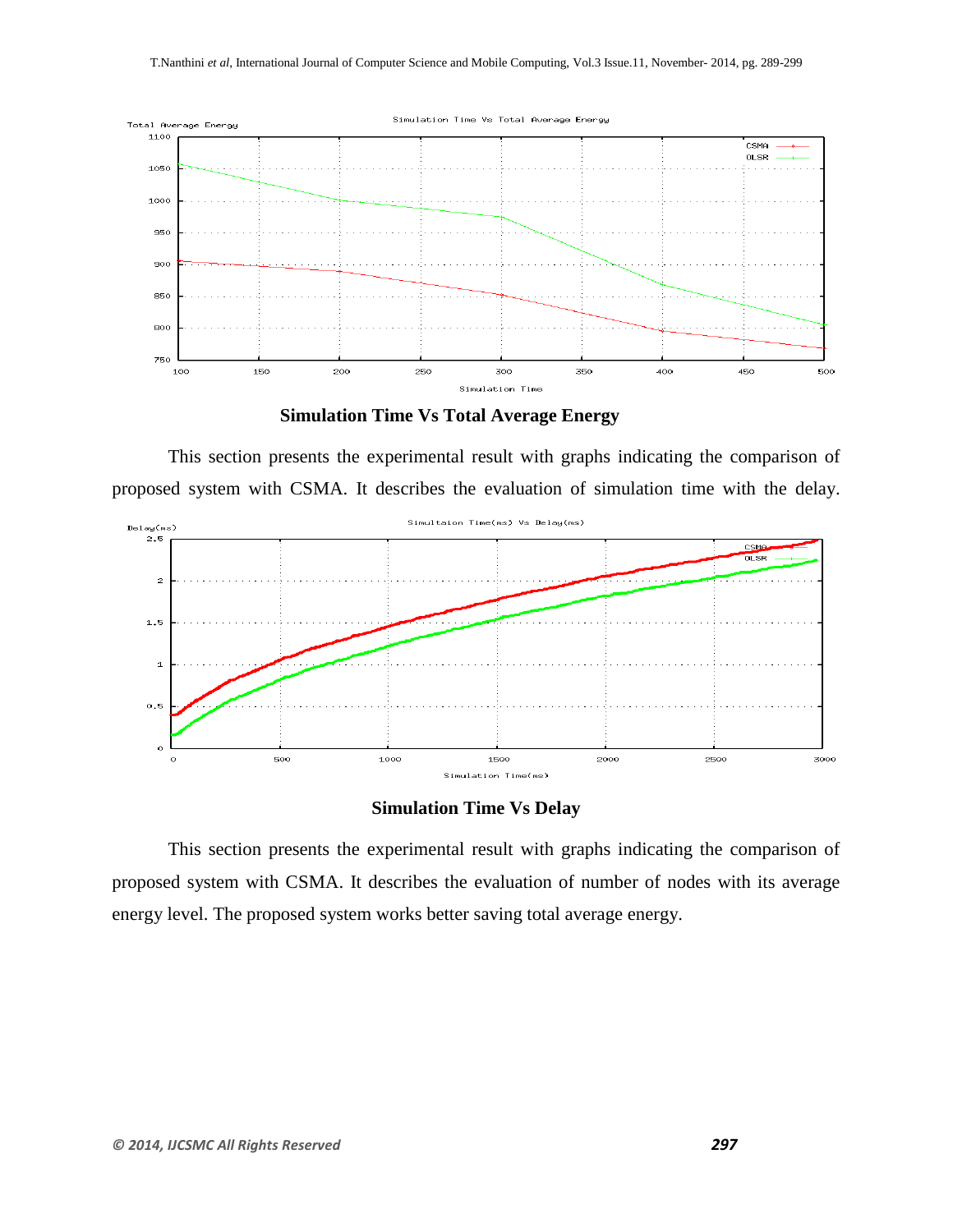

**Number of nodes Vs Total Average Energy**

#### **5. CONCLUSION AND FUTRUE ENHANCEMENT**

The system for to high performance of the wireless network through the link stability (OLSR) concept use of the routing algorithm. The issues are scalability to large number of nodes, design of data handling techniques, localization techniques, real time communication, data availability, fault tolerance etc. The proposed system is simple, secured and adaptive energy efficient link based algorithm in WSN. For that, used Dynamic routing algorithm for selection reliable path for energy efficiency and performance. Dynamic routing is a networking technique that provides optimal data routing. This system is proposed to achieve trade-off of energy consumption and time delay. Sensors send their measurement to a subset of sensors called relay points (RPs) by multi-hop communication. A sink moves around in the network and retrieves data from encountered RPs. RPs are static, data dissemination to RPs is equivalent to data dissemination to static sinks. Simulation results have proven that proposed approach outperforms when compared with the previous schemes. Ultimate objective behind the routing protocol is to keep the sensor operating as far as possible, thus extending the network lifetime.

 OLSR is a proactive routing protocol for mobile adhoc networks (MANETs). OLSR uses a concept of MPR [Multi-Point Relay] selection mechanism to reduce broadcast packets during a flooding process. OLSR does not consider available node energy and mobility of nodes for path selection and communication purposes. Future investigation is to avoid selecting MPR nodes which has small residual energy and concentrating energy consumption in specific nodes by